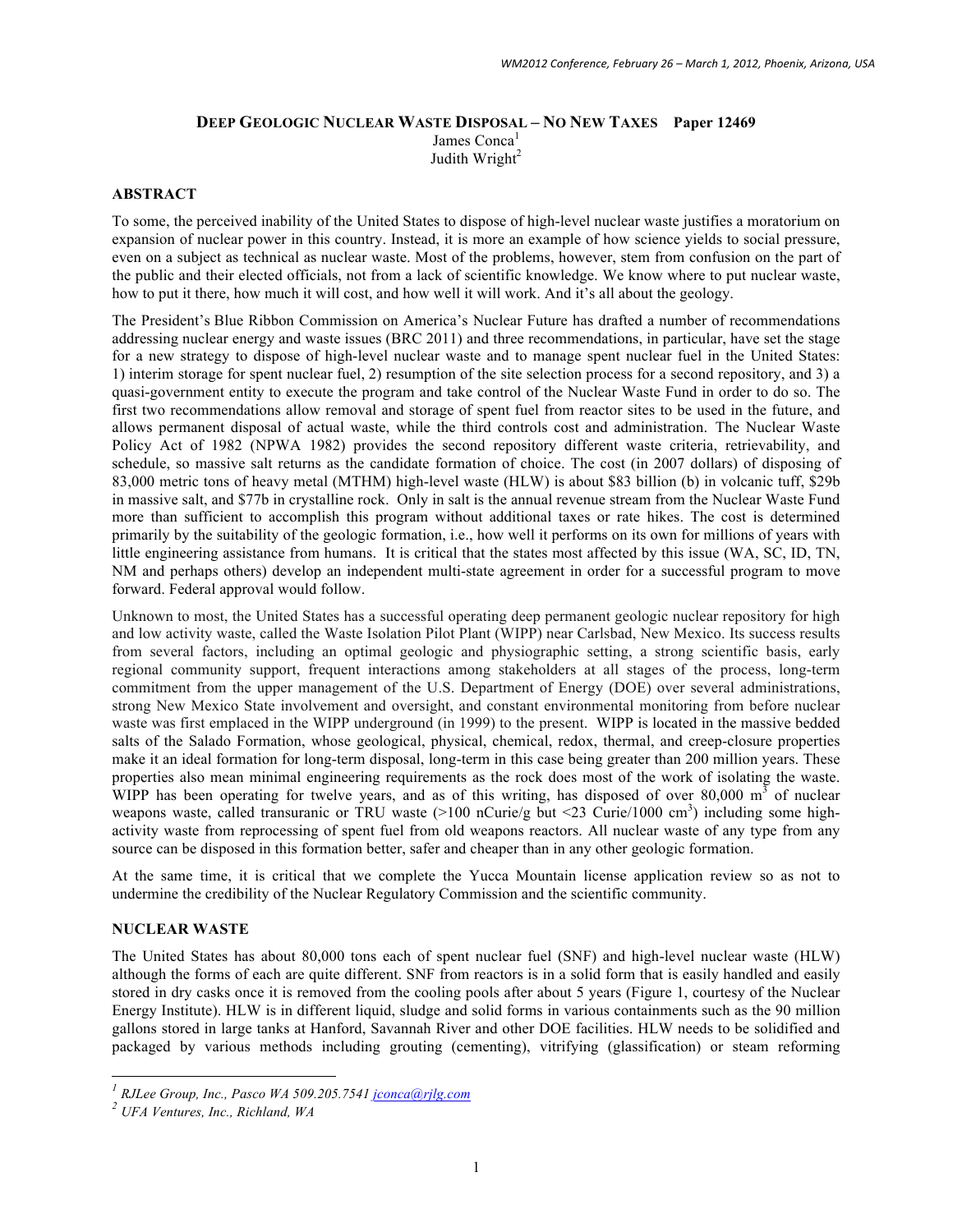(mineralization). When dewatered, solidified and repackaged, this HLW will have somewhat over 80,000 metric tons of heavy metals, referred to as MTHM. In addition to SNF and HLW, a minor amount of other wastes are included in the discussion of a deep geologic repository and include nuclear navy waste, weapons proliferationrelated international waste, research materials and greater than Class C radioactive waste (GTCC). GTCC includes activated metals from decommissioned power plants, some sealed sources from the irradiation, medical and energy industries, and non-defense-related transuranic (TRU) waste.

However, spent nuclear fuel may not actually be waste since it can be re-used in various forms in present and future reactors, with or without additional reprocessing depending upon the reactor design. Since the economics of re-use is in question, SNF should be placed in an interim storage facility at the surface where it can be safely stored until needed, a conclusion agreed upon by the scientific community and the BRC. Whatever use is made of SNF, there will be eventual waste from it, even if it is disposed of ultimately without being re-used. So there will be a need for the final repository regardless of the future use of SNF. Interim storage truly is interim, and SNF, or its waste after re-use, will be disposed in a deep geologic repository at some point in time.



Fig. 1. (above) Wet storage of spent nuclear fuel in pools of water. When spent fuel is removed from the reactor it requires about five years in water to cool off and allow the short-lived radionuclides to decay away. It can then transferred to dry cask storage (below) until needed, e.g., burned in Generation IV or V fast reactors in the near-future.



On the other hand, HLW is waste that should be permanently disposed as soon as possible since it was generated primarily from reprocessing spent fuel from old weapons reactors and has no future value or use. The decision to co-mingle SNF and HLW administratively and physically in the same repository led to the concept of retrievability of the SNF, i.e., we might change our minds about throwing something so valuable away, so we should construct the repository so that we are be able to get only the SNF back out in 50 years or so. Unfortunately, retrievability makes a deep geologic permanent repository into a deep geologic interim storage facility that we attempt to engineer or morph into a deep geologic permanent repository after we retrieve the waste or decide to leave it in place. The engineering and logistics then becomes extremely important and costly. However, since SNF, or its waste after re-use, needs a repository in the long run, co-mingling the eventual waste may not be a problem in the manner it is presently considered, as there will not be a retrievability issue at that time. This is the problem that interim storage solves – SNF is not physically co-mingled during disposal of HLW.

The critical aspect about nuclear waste, unknown to the general public and their elected officials, is that there is not much of it. All the nuclear waste generated in the United States from its nuclear power fleet in the last 60 years can fit in a single soccer field.<sup>3</sup> Including all highlevel defense waste in the U.S. more than doubles that but it still would fit in the field with some in the stadium. Compared to that, the over 400 million tons of solid waste and billion tons of  $CO<sub>2</sub>$  generated from coal-fired power plants each year is staggering. Even worse is the greater than 500 million tons of solid chemical and sanitary waste generated each year, and the 2 quadrillion gallons of water requiring waste treatment each year. These are

large waste volumes that require thousands of disposal sites, if it is regulated at all. On the other hand, all of the nuclear waste generated in the United States in a thousand years could fit into one repository. Yes, it's bizarre material, but easy to handle and easy to dispose. *No one* has ever died in the U.S. from handling, transporting or

 <sup>3</sup> *Using a light-water reactor assembly dimension of 21.5 cm x 21.5 cm, approximately 100,000 used assemblies, and a regulation soccer field of 100 x 60 meters*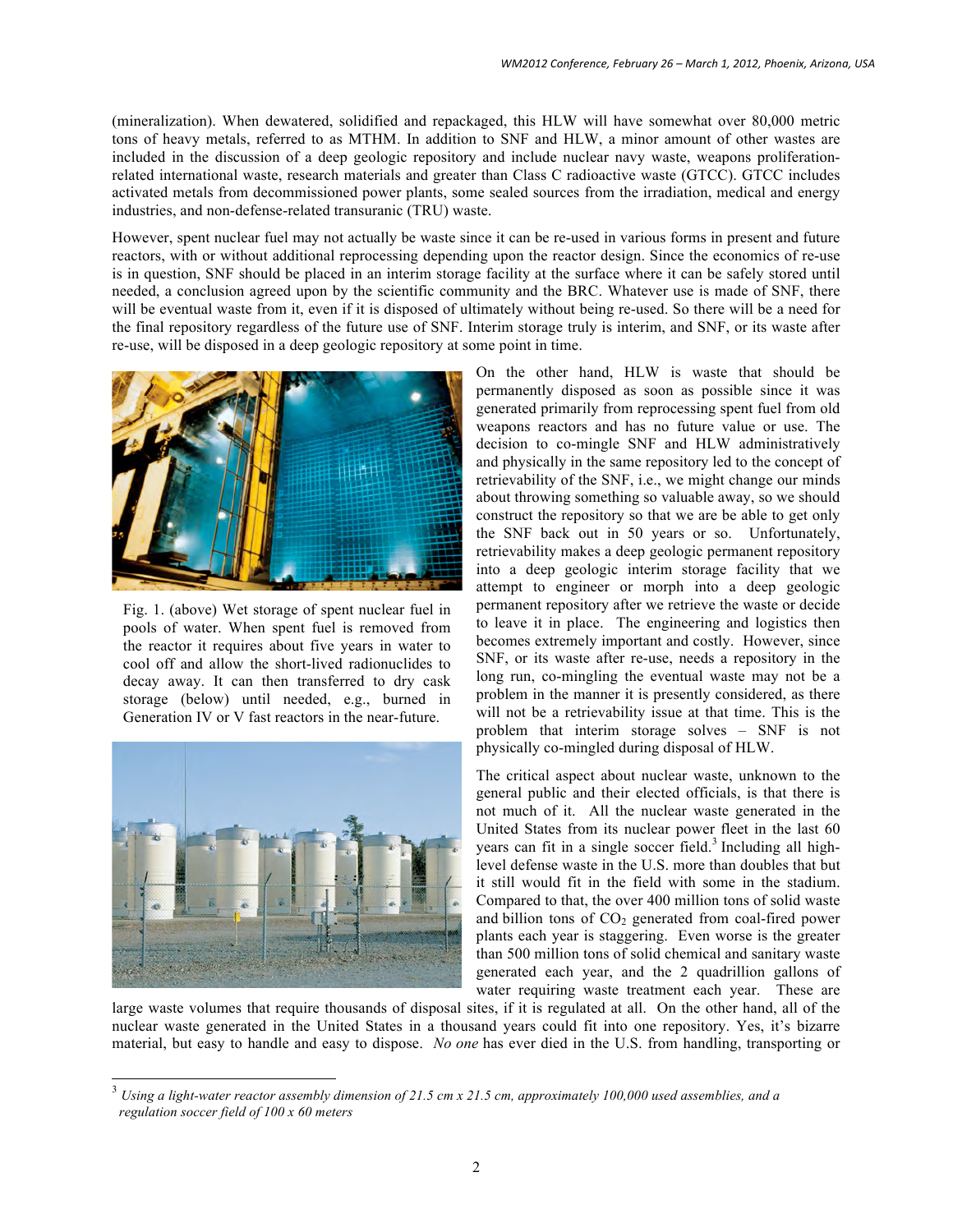disposing of nuclear waste, and *no one* has ever died in the U.S. at an operating nuclear power plant, a tribute to our technical, industrial and regulatory system. Because nuclear waste is sufficiently odd and long-lasting, scientific opinion has long considered deep geologic burial to be the optimal method for permanent disposal (National Academy of Sciences, 1957; BRC 2011). The earth is the only system that can operate as expected for millions of years, and we understand geologic process sufficiently to be able to choose an optimal place to dispose of these materials.

### **OPTIMAL CHARACTERISTICS OF A GEOLOGIC REPOSITORY FOR NUCLEAR WASTE**

Characteristics of a suitable geologic repository for the disposal of nuclear waste include the following favorable characteristics (McEwen 1995, EPRI 2006):

- i. a simple hydrogeology,
- ii. a simple geologic history,
- iii. a tectonically interpretable area,
- iv. isolation robustly assured for all types of wastes (no difficult or exotic processing needed),
- v. minimal reliance on engineered barriers to avoid extravagant costs and long time extrapolations of models for certain types of performance,
- vi. performance that is independent of the canister, i.e., canister and container requirements are only for transportation, handling and emplacement in the repository,
- vii. a geographic region that has an existing and sufficient sociopolitical and economic infrastructure that can carry out operations without proximity to a potentially rapidly growing metropolis (unlikely to ever have dense human habitation near the site).

Two rock types that fit these characteristics are argillaceous rocks (claystones and shales) and bedded salts. Many studies have focused on argillaceous sites, particularly in Canada and Europe, with some strong technical arguments (Nuclear Energy Agency 2001); similarly for salt deposits (McEwen 1995, National Academy of Sciences 1970). The primary difference between salt and argillites is that, while both have extremely low permeability (the ability to conduct water and the contaminant dissolved in it), argillites have much higher porosity (the total amount of pore space, usually filled with water) and molecular diffusion coefficients (the ability of molecules and dissolved contaminants to "randomly walk" through the material independent of the flow of water. Massive salts have extremely low porosity and molecular diffusion coefficients as well as extremely low permeability. In fact, in massive salt, permeability and diffusion at the depths of a repository are vanishingly small, so nothing moves appreciably over millions of years. As an example, in the massive salt of the Delaware Basin spanning the borders of New Mexico and Texas, a half-mile below the surface it takes water, and any contaminants in it, a billion years to move an inch (Beauheim and Roberts 2002; Conca et al. 1993). Although salt deposits exist throughout the world (Zharkov 1984), many are not sufficiently massive, have too many clastic interbeds, are tectonically affected (faulted and folded), or are near population centers. Salt domes and interbedded salts are less optimal than massive bedded formations from a hydrologic standpoint, particularly within the United States where diapiric movement can exceed 1 mm/yr (McEwen 1995) and vertical spline fractures can act as hydraulic conduits. Still, there are many viable salt deposits in the U.S. and globally that meet these criteria (Zharkov 1984, Waughaugh & Urquhart 1983, Karalby 1983; see also Figure 5 below for the United States). The United States does not have optimal argillites for this purpose. It should be noted that volcanic tuffs, like those at Yucca Mountain, do not generally satisfy these criteria. The Yucca Mountain tuffs have a complicated dual-porosity hydrogeology, a complex geologic and tectonic history, and a heavy reliance on engineered barriers for the performance of a repository.

## **MASSIVE BEDDED SALT OF THE SALADO FORMATION**

The Salado Formation in the Permian Basin of southeast New Mexico is one such formation that satisfies all of the above characteristics. The Salado Formation is a massive bedded salt deposit that has a simple hydrogeology with no dual-porosity. The Salado has had a simple geologic history and is in a tectonically quiet area. The Salado is a simple geologic unit exhibiting self-healing rock mechanical properties, such that the host rock cannot maintain open and connected fractures or pores, resulting in an overall hydraulic conductivity  $\leq 10^{-14}$  m/s and diffusion coefficients  $\leq 10^{-15}$  m<sup>2</sup>/s (Beauheim & Roberts 2002, Conca *et al.* 1993). The unit provides performance that is independent of waste type, engineered barriers, and water content. The unit provides an environment that does not require long-term, or even short-term, survival of the canister. Container requirements are only for transportation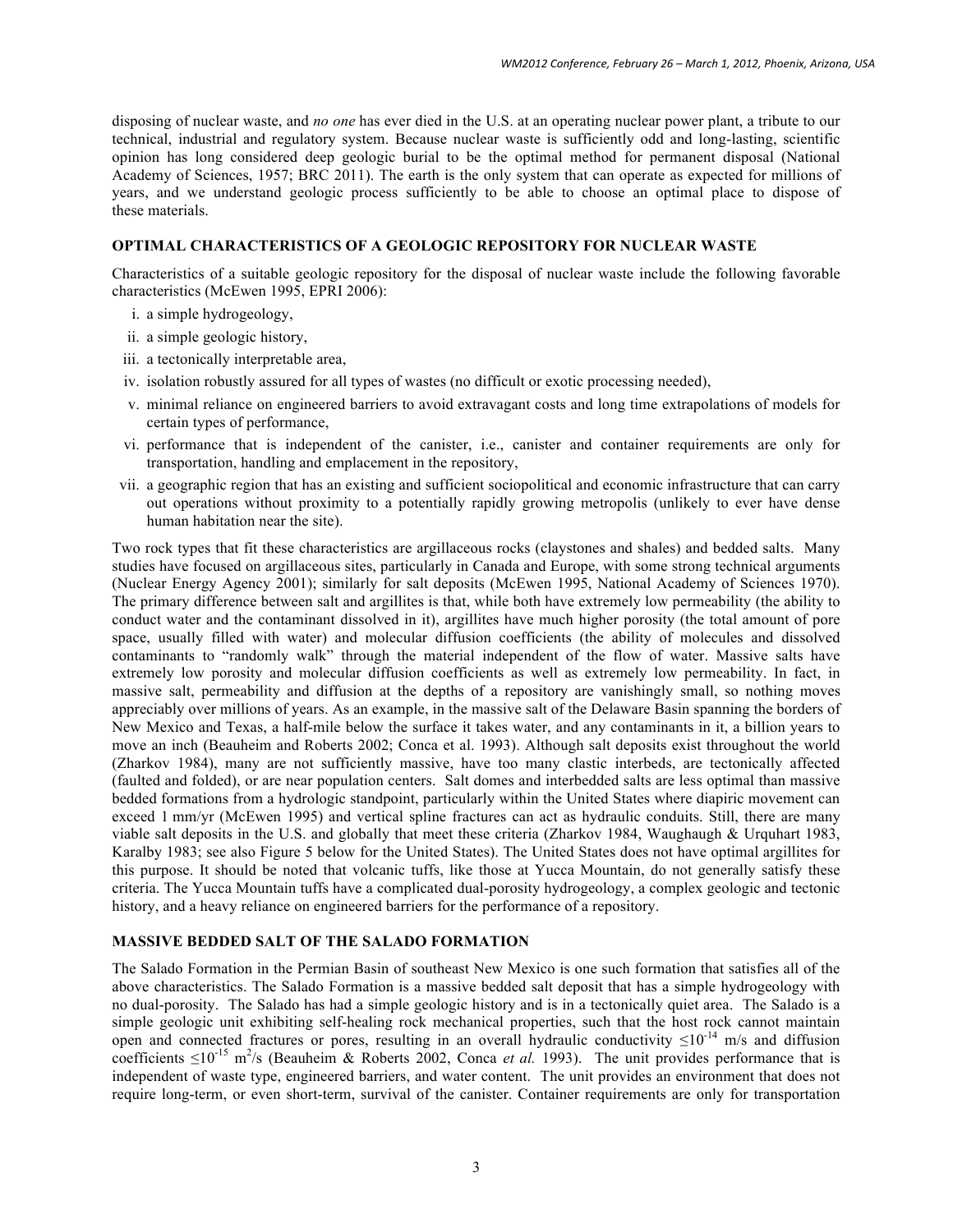and handling prior to emplacement. Geographically, there are many sites underlain by the Salado Formation that are remote from human habitation yet have sufficient socioeconomic infrastructure to support disposal operations.



Fig. 2. The Waste Isolation Pilot Plant (WIPP), the only operating deep geologic nuclear waste repository, is located 700 meters (2,130 ft) below the surface in the massive salt of the Salado Formation, and has operating successfully since 1999.

small fluid inclusions of 225-million-old seawater that have not moved a millimeter in 225 million years (Griffith et al. 2008). The oldest intact biomolecules on Earth have been recovered from these inclusions (Griffith et al. 2008), the best performance indicator one could imagine. WIPP has been operating safely and efficiently for twelve years and when finished will have used up less than one square mile of the original sixteen of the total ten thousand (Conca et al. 2008; Conca and Kirchner 2010). The land set aside for WIPP could hold all the nuclear waste that the U.S. could produce in several hundred years.

However, WIPP is presently licensed and permitted *only* for defense-generated transuranic waste (TRU waste), basically bomb waste, that includes everything from low-activity to high-activity waste like recycled spent fuel waste from old weapons reactors. TRU waste is defined as having greater than 100 nanoCi/gram of alpha-emitting waste but less than 23  $Ci/1000 \text{ cm}^3$ ). A curie (Ci) is a unit of radioactivity equal to 37 billion disintegrations per second from the nucleus. There are different types of radiation (alpha, beta and gamma) that penetrate to different distances (a piece of paper, a plate of glass, or three feet of concrete, respectively). Wastes containing different types have to be shielded to

If these properties and conditions sound familiar, it is because the Salado Formation is already host to an operating deep permanent geologic nuclear waste repository, called the Waste Isolation Pilot Plant, or WIPP, shown in Figure 2. WIPP, near Carlsbad, NM has been operating for over twelve years and, as of this writing, has disposed of over  $80,000 \text{ m}^3$  of waste in over 100,000 containers, equivalent to about 400,000 fiftyfive gallon drums, that have been delivered in 10,000 shipments from across the nation (Figures 3 and 4; http://www.wipp.energy.gov/). Massive salt was chosen by the National Academy of Sciences way back in 1957 as the best rock type for all nuclear waste (National Academy of Sciences and NRC. 1957) and that decision stands today. A small sixteen-square-mile portion of this salt in southeastern New Mexico was set aside in 1992 for permanent nuclear waste disposal and this became WIPP (Conca and Kirchner 2010). The repository is located one-half mile below the surface of the earth in the Salado Formation, a particularly massive and optimal member of these salt beds that has never been deformed, folded, faulted or otherwise had any disruptive geologic activity in 225 million years. The Salado only has 1% water, and that water is not mobile, but is trapped as



Fig. 3. Over 10,000 nuclear waste drums and standard waste boxes filling 1 of 56 rooms to be filled at WIPP over a 20-year period. Over 30 rooms have been filled as of September 2011. Note the high-activity remote handled waste (RH) plunged into boreholes in the wall to the left and plugged, while the contact handled waste (CH) fills the bulk of the room. The technician shown is receiving about a tenth of the radiation dose that we receive at the Earth's surface, ironic since he is standing in front of the nuclear waste.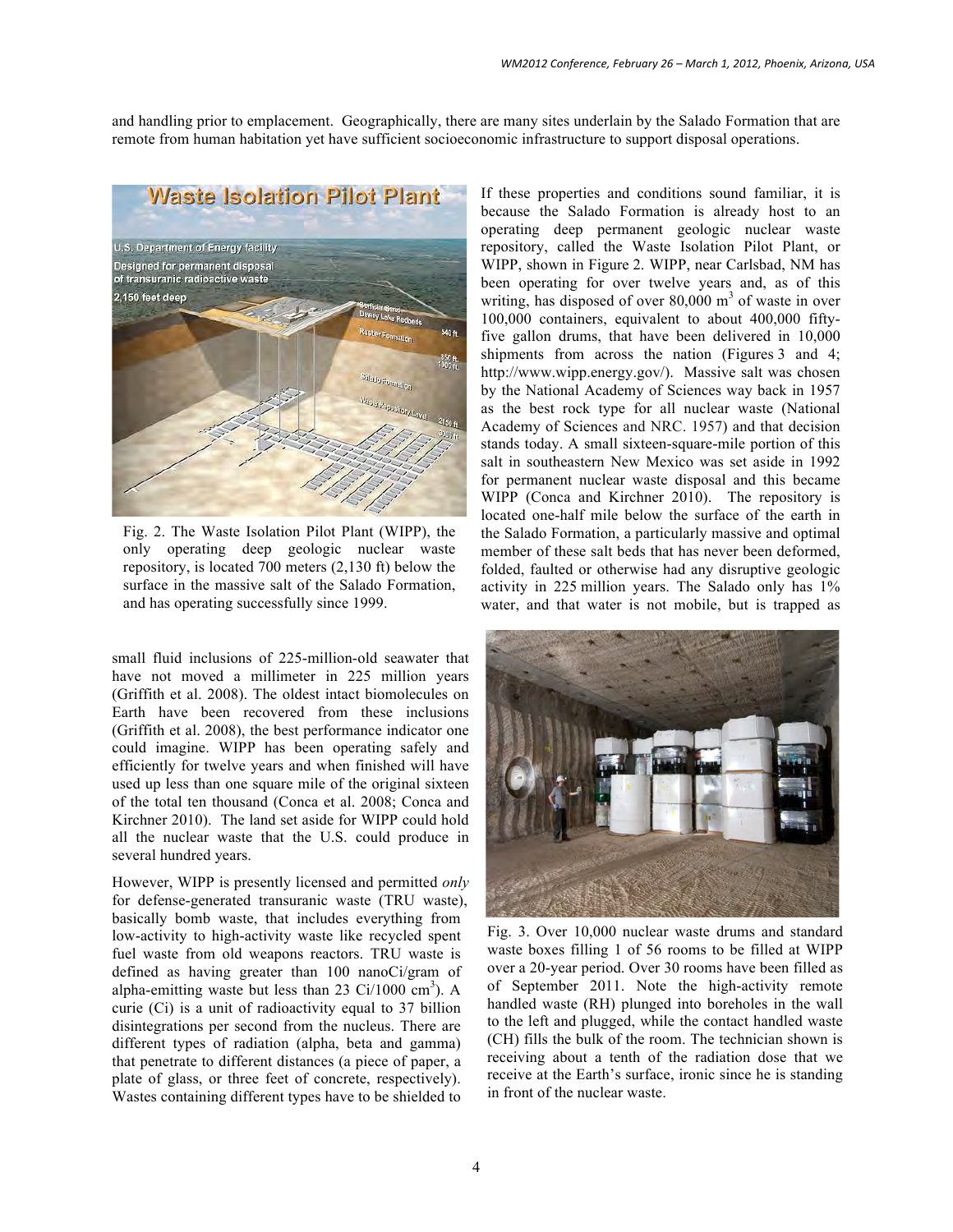different degrees. Contact Handled waste (CH) has primarily alpha from the decay of transuranics (uranium, plutonium, americium, neptunium, etc.) so just a 55-gallon drum is more than enough shielding and one can put one's hand right on it.

Remote Handled waste (RH) emits the more penetrating gamma, has surface exposures greater than 200 mrem/hr, so must be shielded and remotely handled. RH waste has an upper radioactivity limit of 23 Curie/1000 cm<sup>3</sup>. These higher activities mostly result from gamma emissions from the decay of isotopes such as  $^{137}Cs$  and  $^{90}Sr^{90}Y$ . This upper limit is similar to processed high-level waste such as high-level waste sludge or its treated form as vitrified glass. The RH waste is shielded, shipped in a 72B casket (Figure 4), and inserted remotely into a horizontal borehole in the disposal room wall (at left in Figure 3). These boreholes are single-drum-width in diameter and three drumlengths deep with a shield plug, and are emplaced on 8-ft centers along the wall, similar geometrically to many international high-level waste disposal strategies. Disposing of this high-activity waste is relatively easy in WIPP. This restriction on WIPP to only defense-generated TRU waste was arbitrarily made in the 1970s and has nothing to do with the formation's ability to isolate any type of waste.

## **ENVIRONMENTAL MONITORING**

From the standpoint of addressing operational and environmental risk, as well as public fear, WIPP has had extensive human health and environmental monitoring from six years before operations began to the present, with over 12 years of waste disposal operations. The New Mexico State University Carlsbad Environmental Monitoring and Research Center has been the independent monitoring facility for the area around WIPP since 1993 (www.cemcr.org). Levels of radiological and non-radiological analytes measured since operations began in 1999 have been within the range of baseline levels measured previously, and are within the ranges measured by other entities at the State and local levels since well before disposal phase operations began in 1999. Constituents and properties measured by the monitoring program include, but are not limited to, gross alpha/beta radiation, <sup>133</sup>Ba, <sup>88</sup>Y,  $\tau_{\rm DQ}$  (132 km)  $\tau_{\rm DQ}$  (132 km)  $\tau_{\rm DQ}$  (134 km)  $\tau_{\rm DQ}$  (134 km)  $\tau_{\rm DQ}$  (134 km 7Be, <sup>212</sup>Bi, <sup>213</sup>Bi, <sup>214</sup>Bi, <sup>144</sup>Ce, <sup>249</sup>Cf, <sup>57</sup>Co, <sup>60</sup>Co, <sup>134</sup>Cs, <sup>137</sup>Cs, <sup>152</sup>Eu, <sup>154</sup>Eu, <sup>40</sup>K, <sup>54</sup>Mn, <sup>233</sup>Pa, <sup>234m</sup>Pa, <sup>212</sup>Pb, <sup>214</sup>Pb, <sup>106</sup>Rh, <sup>125</sup>Sb, <sup>208</sup>Tl, <sup>228</sup>Ac, <sup>234</sup>U, <sup>235</sup>U, <sup>238</sup>U, <sup>239</sup>Th, and solvents, and many inorganic constituents normally analyzed in waters, particularly RCRA constituents such as Pb and Cd. The public is invited to participate in the *in vivo* bioassay (whole body counting) program at CEMRC in the *Lie Down and Be Counted* program (Conca and Kirchner 2010) to see if they have any radioactivity in their bodies in addition to the natural radioactivity we all possess from eating food and breathing dust, e.g., <sup>40</sup>K, <sup>232</sup>Th, <sup>236</sup>U, <sup>235</sup>U, <sup>235</sup>U, <sup>235</sup>U, <sup>235</sup>U, <sup>237</sup>Cs and <sup>90</sup>Sr. Based on the radiological



Fig. 4. High-activity remote handled nuclear waste, some of it from reprocessing of spent fuel from old weapons reactors, being transported to the WIPP site in New Mexico in a 72B cask. 10,000 shipments of nuclear waste to WIPP has never resulted in any release or harm to humans or the environment.

analyses of monitoring samples completed to date for area residents and site workers, and for selected aerosols (dust), soils, sediments, drinking water and surface waters, there is no evidence of increases in radiological contaminants in the region of WIPP that could be attributed to releases from WIPP (Conca et al. 2008).

In addition to environmental monitoring, WIPP has addressed public concerns by developing a network of acceptable nuclear waste transportation routes throughout the United States, including many diversion routes around population centers, that is constantly monitored by satellite. WIPP's perfect safety record has gone a long way towards increased public acceptance and confidence. Finally, the issue of remoteness from population centers is handled well by the Salado Formation near WIPP, where the nearest towns are over 30 miles away (Carlsbad, Hobbs, Eunice, Otis and Loving, NM) and the nearest cities are well over 100 miles away (Roswell, NM and Midland, Lubbock and El Paso TX).

Therefore, nuclear waste is not the intractable problem once thought, and is much less of a problem than other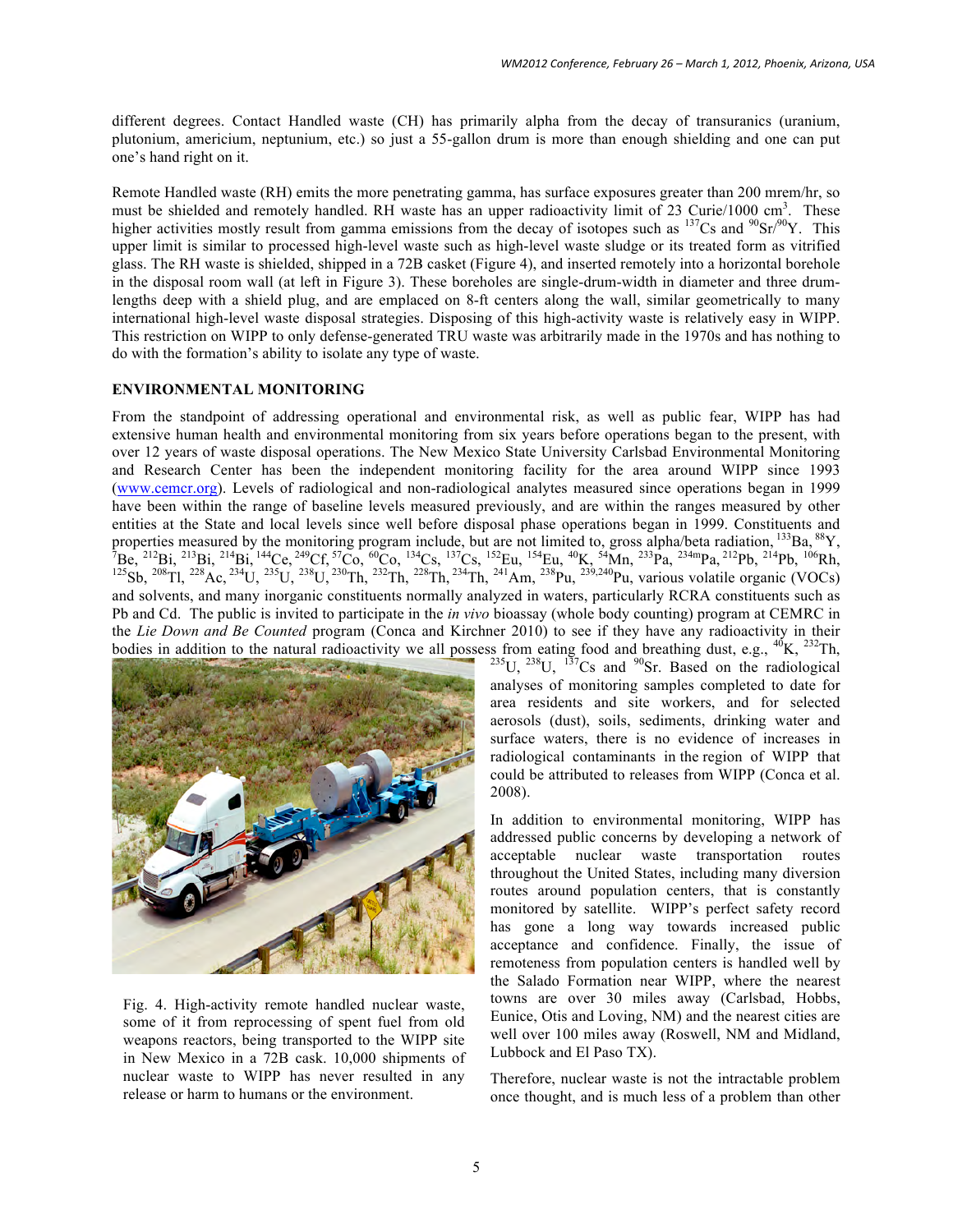energy-related wastes (Wright and Conca 2007). As will be discussed below, disposal of nuclear waste in the correct geology is not expensive, and is able to be covered completely by the existing nuclear waste fund into which all nuclear utilities presently must pay. Disposal in the wrong geology is very expensive.

## **RECOMMENDATIONS OF THE BLUE RIBBON COMMISSION**

The BRC made many recommendations regarding the United States nuclear program in the areas of nuclear waste disposal, interim storage of spent fuel from nuclear power reactors, transportation and handling of nuclear waste, research and development needs for nuclear energy in the future, and how best to manage and implement these recommendations (BRC 2011). The BRC re-iterated the long-held decision by the scientific community that a deep geologic repository is the best option for permanent disposal of nuclear waste (BRC 2011). This discussion focuses on the most important recommendations to deep geologic disposal:

- 1. *Prompt efforts to develop, as expeditiously as possible, one or more consolidated interim storage facilities* as part of an integrated, comprehensive plan for managing the back end of the nuclear fuel cycle,
- 2. *Prompt efforts to develop, as expeditiously as possible, one or more permanent deep geological facilities for the safe disposal of spent fuel and high-level nuclear waste*, resuming the site selection process for a second repository that was put on hold in the 1987 Amendment to the NWPA, and
- 3. *A new, single-purpose organization to develop and implement a focused, integrated program for the transportation, storage, and disposal of nuclear waste in the United States*, and assure access by this entity to the balance in the Nuclear Waste Fund and to the revenues generated by annual nuclear waste fee payments.

The first recommendation above allows SNF to be separated from actual HLW. The second recommendation allows the selection of a second repository, and the third controls cost and removes the distracting activities of the Department from the focus of this mission, i.e., to solve the nation's nuclear waste problem and provide a resolution to the back end of the nuclear energy cycle. There is a history of success by this type of quasi-government entity, exemplified by the Tennessee Valley Authority (TVA).

In the Nuclear Waste Policy Act of 1982 (NPWA 1982), the second repository can have different waste criteria, retrievability, and schedule, so massive salt returns as the candidate formation of choice and the YMP continues as the candidate repository that addresses retrievability, a condition rendered not immediately important once the first recommendation for an interim storage facility for SNF is adopted. In this case, only one deep geologic repository is needed for HLW and it does not require long-term retrievability. If the BRCs recommendations are followed, then there is a clear path towards solving the nuclear waste problems in this country:

- a. spent nuclear fuel is stored in a safe, simple surface facility(s) until needed
- b. high-level waste is permanently disposed in a deep geologic repository
- c. both facilities and their operations are funded completely by the existing balance, and future revenues of, the Nuclear Waste Fund plus committed DOE funding - no new taxes needed.

### **COSTS OF A NULCEAR REPOSITORY**

Many estimates of costs have been developed for deep geologic nuclear waste disposal facilities in various rock types in various countries. The best-developed cost estimates come from:

- 1. the extensive work of the Yucca Mountain Program over the last 25 years, especially using Yucca Mt operations from 1990 to 2008, various Total System Life Cycle Cost estimates (TSLCC 2008) and information contained in the YMP license application,
- 2. the WIPP program over the last 32 years, particularly the last 12 years of WIPP operations when actual nuclear waste has been disposed in the deep geologic permanent repository (DOE 2004), and
- 3. GNEP cost studies for disposing of HLW from recycling SNF in generic salt and generic tuff repositories (DOE 2008).

The following discussion relies upon these estimates and previous work on generic repositories performed by DOE and other international repository programs, and commercial industrial mining practices. Assumptions for this discussion are for a generic repository, with a project period of 62 years, including interim storage for spent nuclear fuel and the permanent deep geologic disposal of 83,000 metric tons of heavy metal, high heat-generating, vitrified,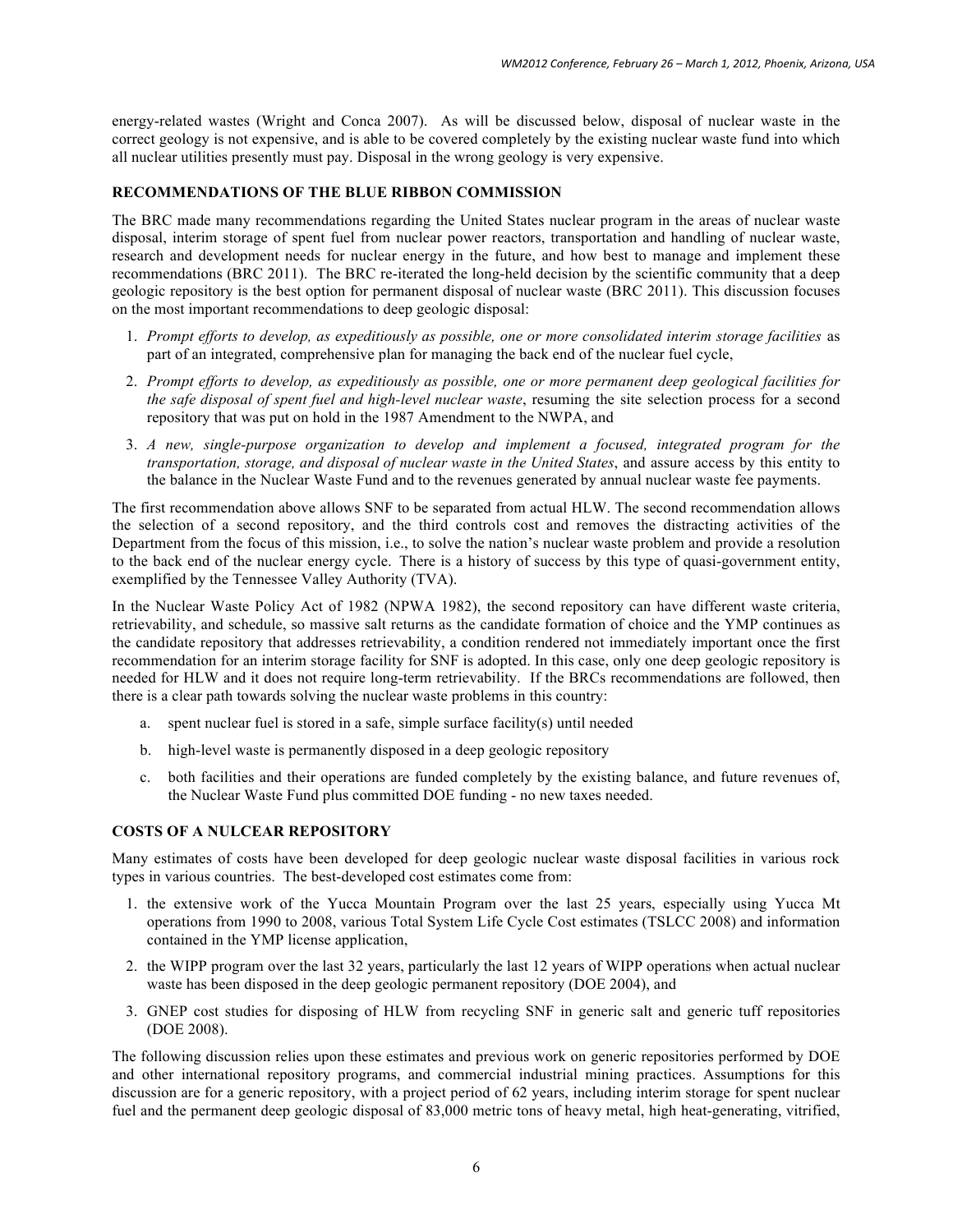non-retrievable high-level waste (DOE 2008) in either volcanic tuff, massive salt and crystalline rocks such as granite, basalt or metamorphics. Interim storage of SNF does not affect the repository programs, unless the sites are co-located for cost and shipping efficiencies. The cost of interim storage for SNF over this 62-year period, including the on-site storage at the generation sites until transfer, will be much less than for a repository although it strongly depends upon how the costs are shared between the utilities and the project, the rate of casking and transfer from reactor sites to storage site, and even the number of storage sites, whether a single centralized site or two to four regional sites (Hamal et al. 2011; Parkyn 2009; NAS 2006). To complete the discussion of high-level waste, storage and the expected liabilities on the Nuclear Waste Fund, we assume \$13.5 billion for the interim storage program over 62 years. While absolute costs of these repositories depend upon many uncertain factors over the subsequent decades, the relative costs among the different repositories should stay more constant. The choice of 83,000 MTHM as the waste amount can also be adjusted upwards and the relative costs will not vary appreciably between the different rock types, although significant cost savings will occur by expanding an existing site as the pre-operational costs will not need to be repeated.

The duration of a nuclear waste disposal program is lengthy and includes more than just disposal operations. In general, for a generic repository in any rock type, the duration is made up of Site Screening and Selection (3 to 4 years), Site Characterization (3 to 9 years), Design and Licensing (5 to 7 years), Construction (6 to 8 years), Operations (35 to 40 years) and Closure (9 to 12 years), giving a total life cycle to the project in the neighborhood of 60 to 70 years (DOE 2008). The actual time is strongly dependent upon the rock type since that will determine the extent and difficulty of the mining operations and the engineering and waste form/handling/packaging requirements. The Yucca Mountain Project, which is still in the Design and Licensing phase, was in existence in 1982 but did not begin in earnest until 1987. The WIPP project was authorized by Congress in 1979 and began accepting nuclear waste in 1999. WIPP will complete disposal of the majority of its present permitted waste stream within the next six to eight years, although TRU waste will continue to trickle into the repository for many years, giving a project life span of about 50 years from start to almost finish (http://www.wipp.energy.gov/).

A life cycle of 62 years was chosen as the project life span to estimate costs for this generic repository. If Yucca Mountain, or a site within the Land Withdrawal Act boundary that presently hosts WIPP, is chosen as the actual repository, then these times (and subsequent costs) will be less than for their generic tuff or salt counterpart as significant funds and time have already been spent that can be leveraged to offset the final repository cost and schedule, much more so for WIPP than for YMP. Table 1 lists the costs in constant \$2007 for generic repositories in the three rock types, broken down by major component (DOE 2008).

The significant cost reductions in a salt repository stem from the ease of mining, the simpler surface and subsurface facilities, the absence of extensive packaging and barriers, the simpler engineering, simpler transportation, and the ease of development and characterization. There are many salt deposits in the U.S. that are adequate for waste disposal purposes (Figure 5). Costs are significantly lower if the repository is placed at existing sites such as within the Land Withdrawal Act boundary that presently hosts WIPP (LWA) or at Yucca Mountain (YM).

However, these costs are not static or constant, but will occur over a 62-year period. Table 2 compares these costs to the future revenues in the Nuclear Waste Fund that presently has \$24.1 billion in bank. Using a simple inflation of 2% with a Gausian spend-rate peaking during the disposal period, increases these costs to about \$192 billion in volcanic tuff, \$67 billion in massive salt, and \$179 billion in crystalline rock. If the tuff repository is at Yucca Mt then the cost drops to about \$163 billion. If the salt repository is placed within the Land Withdrawal Act boundaries that currently hosts WIPP, the cost drops to about \$39 billion. Only in salt is the annual revenue stream from the Nuclear Waste Fund sufficient to accomplish this program without additional taxes or rate hikes, and will even have funds left over to carry out the SNF interim storage program, dispose of the eventual SNF re-use waste, and other nuclear-critical activities over this time frame including R&D efforts. Even if Congress continues to freeze the existing balance of the Nuclear Waste Fund for deficit-reduction purposes as it is doing now, the annual revenue stream alone is more than sufficient to carry out the entire nuclear waste program if the second repository is in salt.

Of course, there will be a DOE-funded component to this program separate from the NWF. Historically, the cost sharing allocation between government and commercial waste was 27.3% and 72.7%, respectively, but this does not truly represent the relative costs, and the emergence of a second repository, the avoidance of retrievability, interim storage and possible re-use of SNF, changes this dynamic. The States, the nuclear industry and the Federal Government will have to negotiate an equitable arrangement. Regardless of the final framework, salt will be the only formation that can be paid for with little or no new appropriations.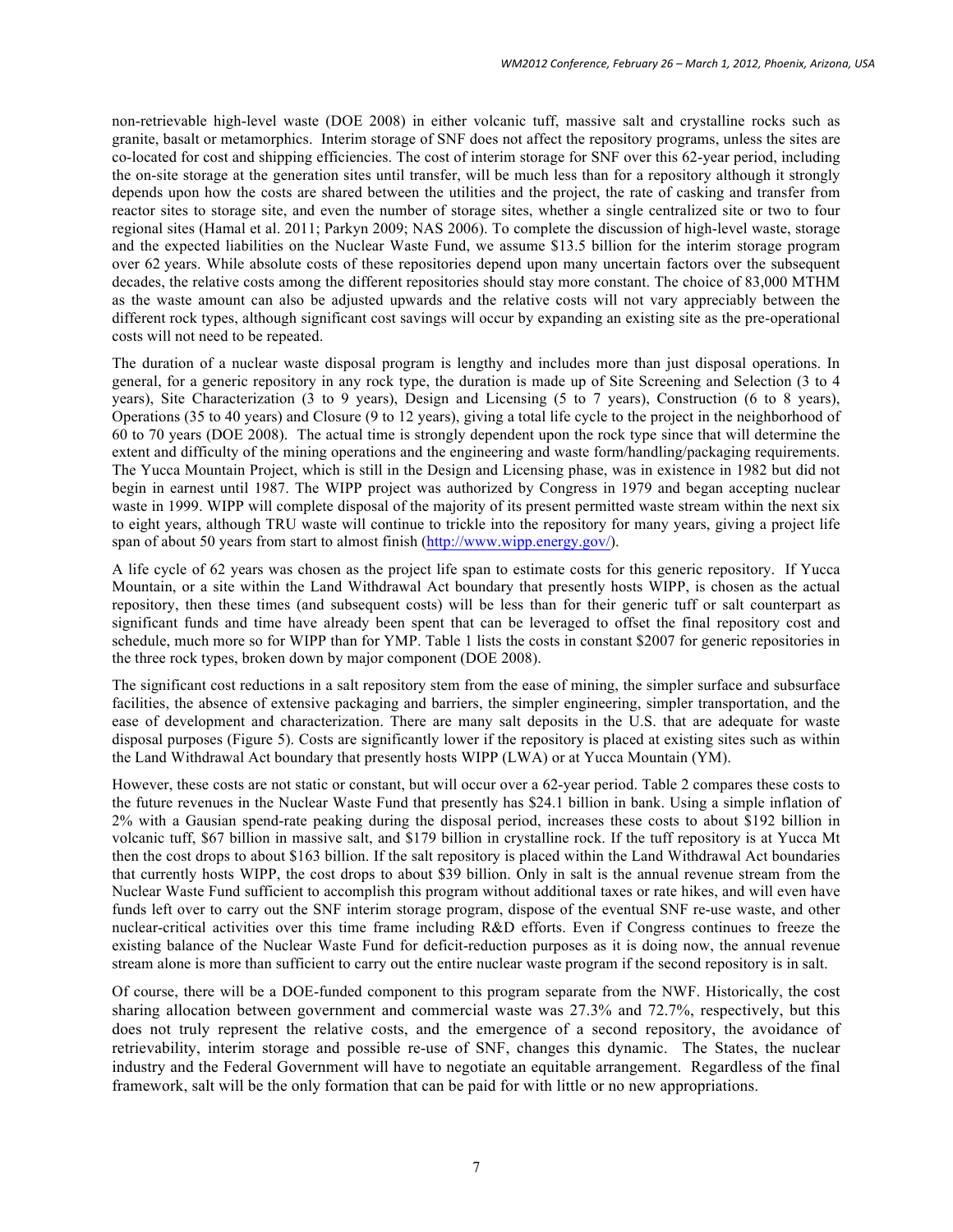| Cost Component                               | volcanic tuff            | massive salt               | crystalline |
|----------------------------------------------|--------------------------|----------------------------|-------------|
| Development and Characterization             | 9,488                    | 800                        | 11,006      |
| Surface and Subsurface Facilities            | 24,053                   | 7,187                      | 27,901      |
| Waste Package and Barriers/Shields           | 19,164                   | 1,250                      | 8,700       |
| Performance Confirmation                     | 3,273                    | 926                        | 3,797       |
| Regulatory, Infrastructure and Mgmt. Support | 4,687                    | 2,030                      | 5,436       |
| Program Integration QA/QC, NRC, other        | 6,821                    | 3,708                      | 7,912       |
| Transportation                               | 9,434                    | 7,000                      | 6,500       |
| Institutional Costs and Financial Assistance | 6,604                    | 6,604                      | 6,604       |
| <b>TOTAL</b><br>(at already developed sites) | \$83,524<br>(YM~571,000) | \$29,505<br>(LWA~\$17,500) | \$77,856    |

Table 1. Repository Costs (in millions constant \$2007) for 83,000 MTHM of high-level waste.

Table 2. Nuclear Waste Fund Revenues versus Repository Cost Estimates (overnight and inflated)

| Revenues                                                                              | $(millions$ \$2007)                | Repository Costs for 83,000 MTHM (millions \$2007)                                  |                            |             |
|---------------------------------------------------------------------------------------|------------------------------------|-------------------------------------------------------------------------------------|----------------------------|-------------|
| Nuclear Waste Fund                                                                    |                                    | volcanic tuff                                                                       | bedded salt                | crystalline |
| presently in bank                                                                     | \$24,100                           | \$83,524                                                                            | \$29,505                   | \$77,856    |
| 20% U.S. power generation from nuclear<br>over 62 years provides revenues to the Fund |                                    | inflated costs using a simple 2%/annum<br>with a high spend rate during the central |                            |             |
| utilities/rate payer annual payments<br>annual interest                               | $\sim$ \$770/yr<br>$\sim$ \$900/yr | operational period from years 17 to 52                                              |                            |             |
| <b>Accumulated NWF assets</b><br>(at already developed sites)                         | \$131,000                          | \$192,105<br>(YM \$163,342)                                                         | \$67,861<br>(LWA \$39,071) | \$179,069   |
| Estimated costs for generic SNF interim storage program                               |                                    | \$13,500                                                                            | \$13,500                   | \$13,500    |
| Cumulative costs for a complete nuclear waste program<br>(at already developed sites) |                                    | \$205,605<br>(YM \$176,842)                                                         | \$81,361<br>(LWA \$52,571) | \$192,569   |

### **SOME SPECIFIC POLICY ACTIONS**

Congress and the Administration should support the recommendations of the Blue Ribbon Commission on America's Nuclear Future, and make the necessary amendments to existing law that allow them to be implemented, that is, the Nuclear Waste Policy Act of 1982 and the Land Withdrawal Act of 1992, as later amended. In particular Congress should:

- support interim storage for spent nuclear fuel,
- support resumption of the site selection process for a second repository,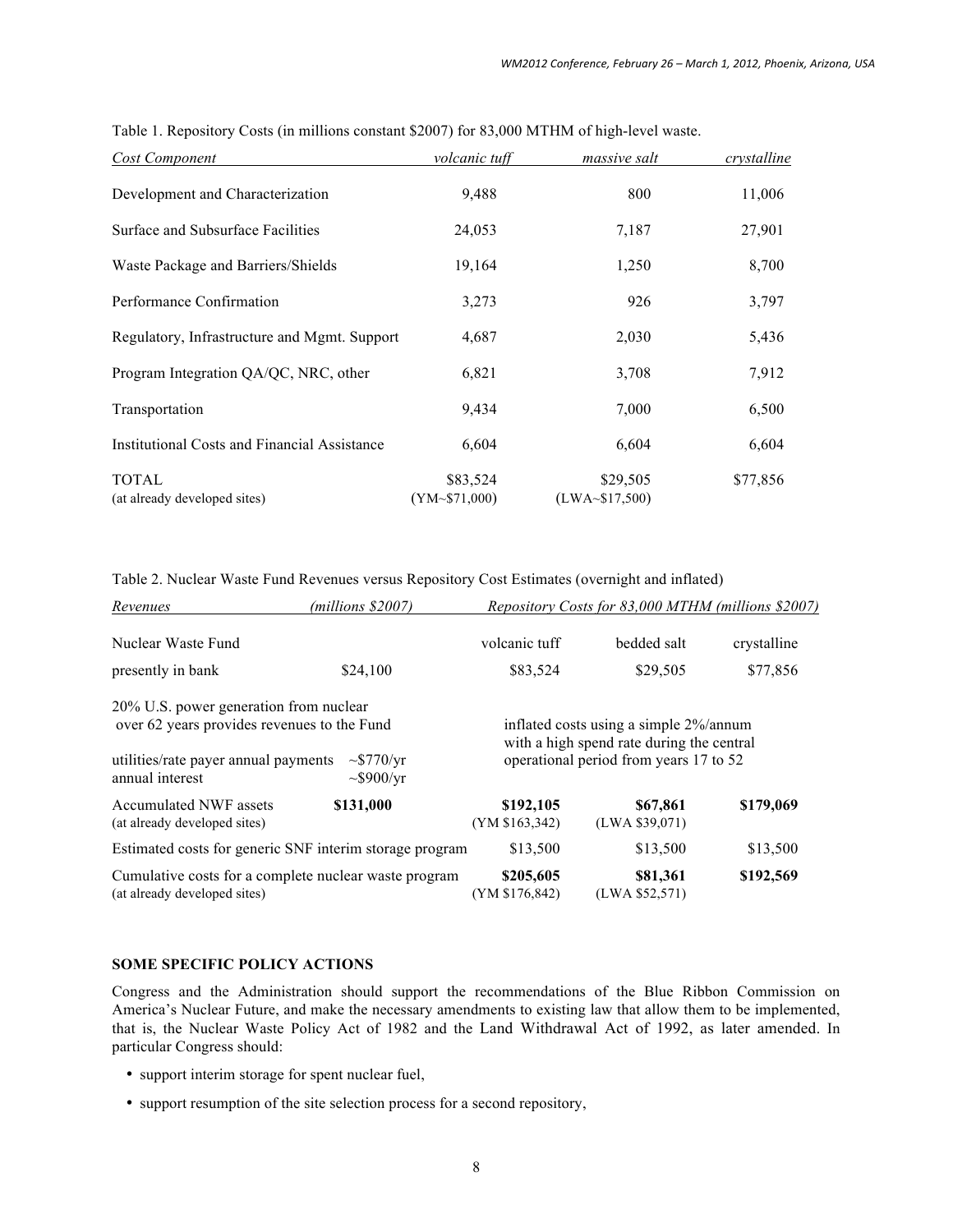- support the formation of a quasi-government entity to execute the disposal and storage program and give it full control of the Nuclear Waste Fund, and
- support the completion of the Yucca Mountain license application review. The taxpayers paid for it, and it should be completed. It will take several years to complete the review and will calm the legal frenzy that is building in response to the project's demise. The license application itself will be viewed as scientifically reasonable, but completion does not equate to authorization to proceed. The choice of Yucca Mountain will be seen as not optimal, too expensive and no longer necessary given interim storage for SNF. However, completion of the application review, along with resumption of a second repository, provides flexibility and choices that allow the nation to move forward with a nuclear waste solution. A hard rock repository could even play a role in the nuclear program in the future, although a single salt repository can accommodate all of our nuclear waste needs for the foreseeable future. As important, not completing the Yucca Mountain license application review undermines the credibility of the NRC and the scientific community.



Fig. 5. Locations of salt deposits in the United States. The Delaware Basin salts (yellow) are the least tectonically deformed, are the thickest, and are at the most optimal depths for nuclear repository purposes.

At the same time, Washington State, South Carolina, New York, Maine, Idaho, Tennessee and whichever other states wish to participate, should partner with the State that has the most optimal salt deposit for nuclear waste disposal (Figure 5) such as New Mexico, and form a multi-state compact that proposes an equitable arrangement to carry out this program. Socialization of this proposal among the citizens of these states, tribes, local governments,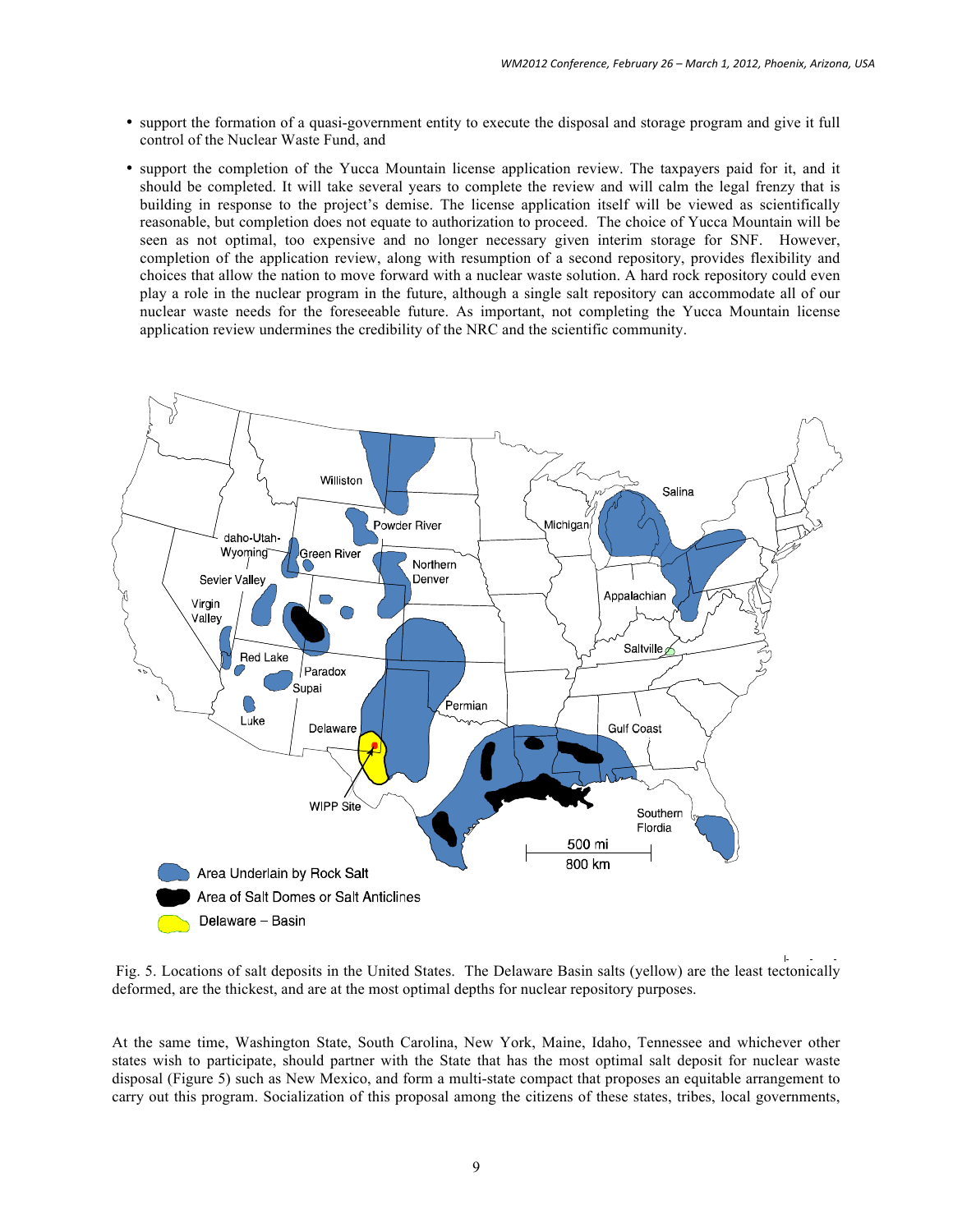the industry and other stakeholders would occur to develop a full proposal to the quasi-government entity that would include cost and schedule as well as acceptable agreements and regulatory obligations. This multi-state compact would then outline a proposal to the NRC, the Administration and to Congress that would be considered for ratification. Working out the details will take the bulk of this effort but the opportunity is set for a true forward motion in one of the most complex endeavors in our Nation's history.

### **CONCLUSIONS**

Massive salt deposits, such as the Salado Formation near Carlsbad, New Mexico, offers a ready solution to the disposal of nuclear waste, a major impediment to solving our power generation and environmental needs in the next fifty years. This geologic unit is already host to permanently disposed nuclear waste at the WIPP site. The extensive scientific investigations of this unit, a perfect safety record over the 12 years of operation, and the disposal of higher-activity remote handled nuclear waste, demonstrate the capability of massive salt deposits, and of this type of operational environment, to handle nuclear waste of any type. The President's Blue Ribbon Commission on America's Nuclear Future has drafted a number of recommendations addressing nuclear energy and waste issues (BRC 2011) and three recommendations, in particular, have set the stage for a new strategy to dispose of high-level nuclear waste and to manage spent nuclear fuel within the United States: 1) interim storage for spent nuclear fuel, 2) resumption of the site selection process for a second repository, and 3) a quasi-government entity to execute the program and take control of the Nuclear Waste Fund in order to do so. The first two recommendations allow removal and storage of spent fuel from reactor sites to be used in the future, and allows permanent disposal of actual waste, while the third controls cost and administration. The Nuclear Waste Policy Act of 1982 (NPWA 1982) provides the second repository different waste criteria, retrievability, and schedule, so massive salt returns as the candidate formation of choice. The cost (in inflated 2007 dollars) of disposing of 83,000 metric tons of heavy metal (MTHM) high-level waste (HLW) over a 62-year project period is about \$192 billion in volcanic tuff, \$67 billion in massive salt, and \$179 billion in crystalline rock. If the salt repository is placed within the Land Withdrawal Act boundaries that currently hosts WIPP, the cost drops to about \$39 billion. Only in salt is the annual revenue stream from the Nuclear Waste Fund more than sufficient to accomplish this program without additional taxes or rate hikes, and will even have funds left over to carry out the entire SNF interim storage program and other nuclear-critical activities over this time frame. Even if Congress freezes the balance of the Nuclear Waste Fund for deficit-reduction purposes, the annual revenue stream alone is sufficient to carry out the entire program. It is critical that the states most affected by this issue (WA, SC, NY, ID, TN, IL and NM) develop an independent multi-state agreement in order for a successful program to move forward. Federal approval would follow.

### **REFERENCES**

Beauheim, R. L. and R. M. Roberts. 2002. Hydrology and hydraulic properties of a bedded evaporite formation, *Journal of Hydrology* 259:66-88.

BRC. 2011. *Draft Report to the Secretary of Energy. From the Blue Ribbon Commission on America's Nuclear Future* (BRC), Washington, D.C. http://www.brc.gov

Conca, J. and T. Kirchner. 2010. "Environmental monitoring programs and public engagement for siting and operation of geological repository systems: experience at the Waste Isolation Pilot Plant (WIPP)", Chapter 22 in *Geological Repositories for Safe Disposal of Spent Nuclear Fuels and Radioactive Materials*, J. Ahn and M. J. Apted (editors), Woodhead Publishing, Cambridge, UK, p. 678-718.

Conca, J. and J. Wright. 2010. The Cost of a Sustainable Energy Future*, Proceedings of the 2010 Waste Management Symposia,* Phoenix, AZ, paper #10494, p. 1-14. http://www.wmsym.org

Conca, J. L., M. J. Apted, and R. C. Arthur. 1993. Aqueous Diffusion in Repository and Backfill Environments. In *Scientific Basis for Nuclear Waste Management XVI*, Materials Research Society Symposium Proceedings. La Grange, IL 294:395-402.

Conca, J., S. Sage and J. Wright. 2008. Nuclear Energy and Waste Disposal in the Age of Recycling, *New Mexico Journal of Science*, vol. 45, p. 13-21 http://www.nmas.org/NMJoS-Volume-45.pdf

DOE. 2008. *Disposal of Recycling Facility Waste in a Generic Salt Repository*, GNEP- WAST-MTSD-MI-RT-2008-000245 PREDECISIONAL DRAFT April 2008, U.S. Department of Energy, Washington, D.C.